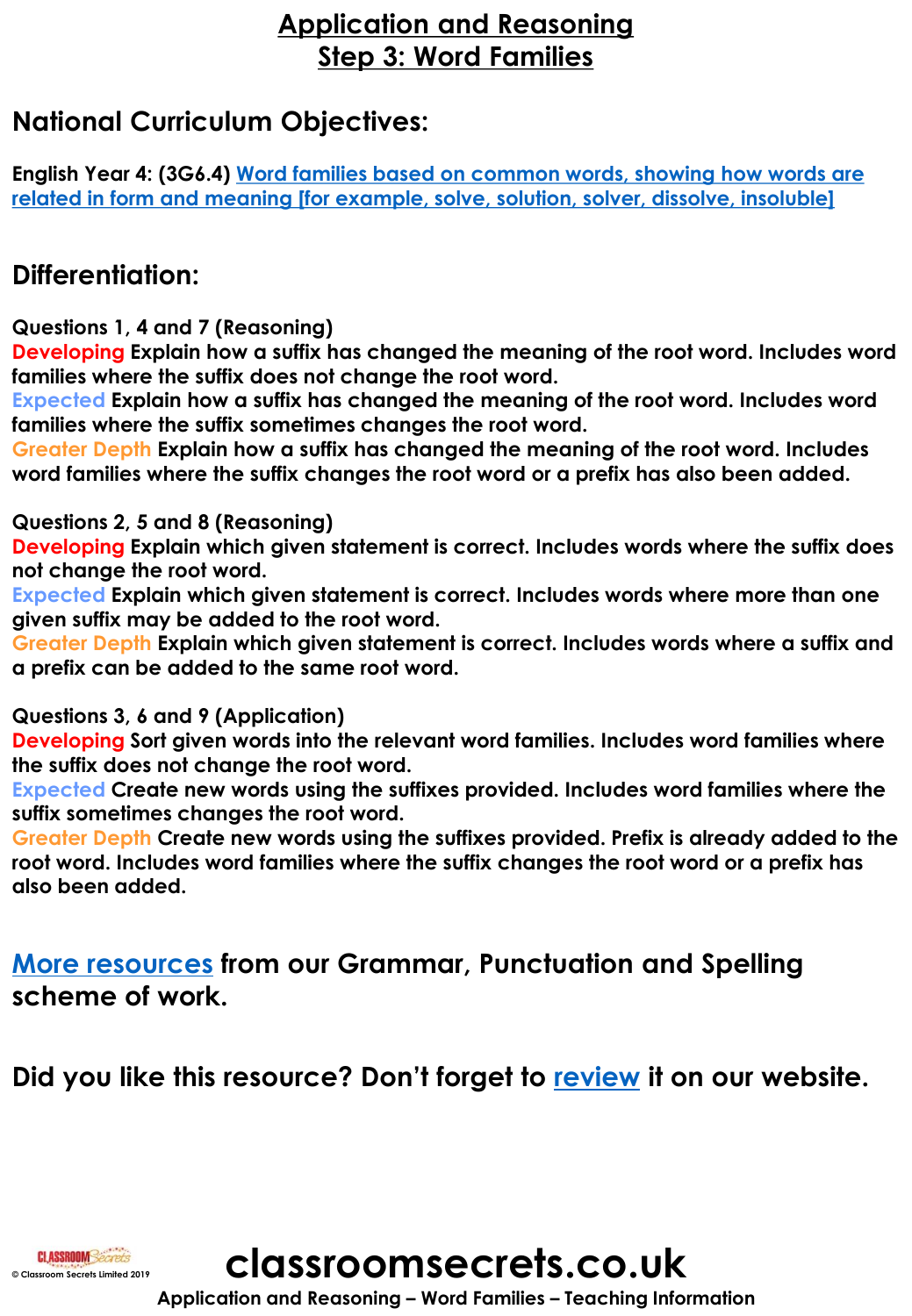| <b>Word Families</b>                                                                                                  | <b>Word Families</b>                                                                                             |
|-----------------------------------------------------------------------------------------------------------------------|------------------------------------------------------------------------------------------------------------------|
| 1a. Jack has written two sentences                                                                                    | 1b. Alima has written two sentences                                                                              |
| below.                                                                                                                | below.                                                                                                           |
| A. Amy was feeling hopeful about her                                                                                  | A. Navid was a thoughtful person who                                                                             |
| drama audition.                                                                                                       | cared for his elderly grandparents.                                                                              |
| <b>B.</b> He felt hopeless and confused after                                                                         | B. Crossing the road without looking is                                                                          |
| losing his job.                                                                                                       | a thoughtless decision.                                                                                          |
| Explain how a suffix has been used to<br>change the meaning of the root word in<br>each sentence.<br>囟<br>$\mathbb R$ | Explain how a suffix has been used to<br>change the meaning of the root word in<br>each sentence.<br>$\mathbb R$ |
| 2a. Beatrice and Isaac are talking about                                                                              | 2b. Jimmy and Emma are talking about                                                                             |
| the word 'play'.                                                                                                      | the word 'pain'.                                                                                                 |
| <b>Beatrice says,</b>                                                                                                 | Jimmy says,                                                                                                      |
| You could add the suffix                                                                                              | You could add the suffix                                                                                         |
| '-ful' to this root word.                                                                                             | '-er' to this root word.                                                                                         |
| Isaac says,                                                                                                           | Emma says,                                                                                                       |
| You could add the suffix                                                                                              | You could add the suffix                                                                                         |
| '-ly' to this root word.                                                                                              | '-less' to this root word.                                                                                       |
| Who is correct? Explain your answer.                                                                                  | Who is correct? Explain your answer.                                                                             |
| 囟                                                                                                                     | <b>P7</b>                                                                                                        |
| $\mathbb R$                                                                                                           | $\mathbb R$                                                                                                      |
| 3a. Sort the words below into the correct                                                                             | 3b. Sort the words below into the correct                                                                        |
| word family.                                                                                                          | word family.                                                                                                     |
| thank                                                                                                                 | clever                                                                                                           |
| <b>use</b>                                                                                                            | power                                                                                                            |
|                                                                                                                       |                                                                                                                  |
| thankful                                                                                                              | cleverest                                                                                                        |
| thankless                                                                                                             | powerless                                                                                                        |
| useful                                                                                                                | cleverly                                                                                                         |
| thanked                                                                                                               | powerful                                                                                                         |
| useless                                                                                                               | cleverness                                                                                                       |
| used                                                                                                                  | powering                                                                                                         |
|                                                                                                                       | $\overline{P}$                                                                                                   |

# **CLASSROOMSECTETS.CO.UK**

**Application and Reasoning – Word Families – Year 4 Developing**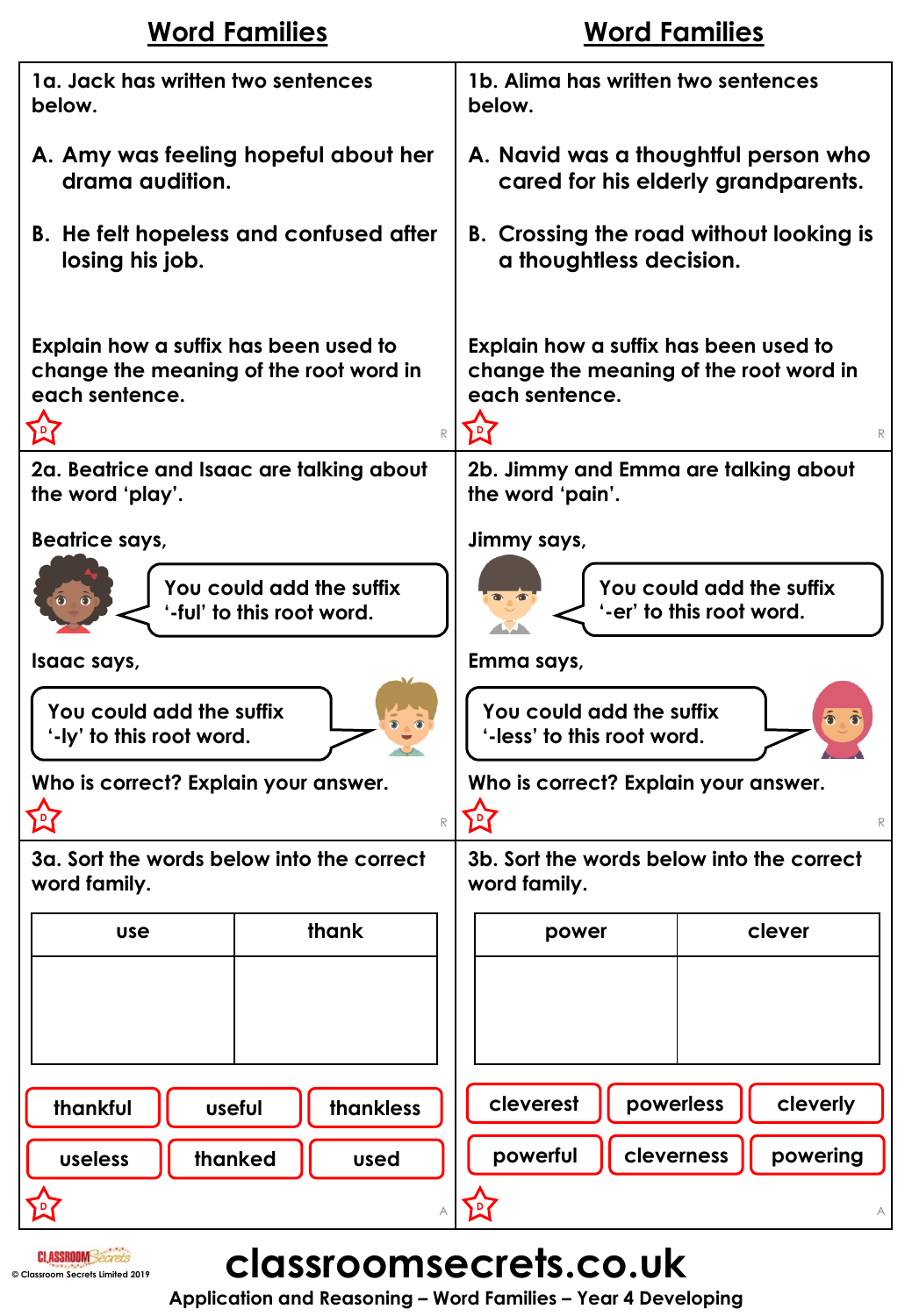| <b>Word Families</b>                                                                                        | <b>Word Families</b>                                                                                             |
|-------------------------------------------------------------------------------------------------------------|------------------------------------------------------------------------------------------------------------------|
| 4a. Mark has written two sentences                                                                          | 4b. Betty has written two sentences                                                                              |
| below.                                                                                                      | below.                                                                                                           |
| A. We readily agreed to start our<br>group project that evening.                                            | A. The grass was overgrown with<br>weeds and was sadly in need of<br>mowing.                                     |
| <b>B.</b> The warrior's muscles tensed in                                                                   | B. There was sadness in her voice as                                                                             |
| readiness for action.                                                                                       | she spoke to her beloved husband.                                                                                |
| Explain how a suffix has been used to<br>change the meaning of the root word in<br>each sentence.<br>E<br>R | Explain how a suffix has been used to<br>change the meaning of the root word in<br>each sentence.<br>$\mathbb R$ |
| 5a. Veronica and Sam are talking about                                                                      | 5b. Lee and Fiona are talking about the                                                                          |
| the word 'enjoy'.                                                                                           | word 'fear.                                                                                                      |
| Veronica says,                                                                                              | Lee says,                                                                                                        |
| You could add the suffixes                                                                                  | You could add the suffixes                                                                                       |
| '-ment' and '-ing' to this                                                                                  | '-ful' and '-less' to this root                                                                                  |
| root word.                                                                                                  | word.                                                                                                            |
| Sam says,                                                                                                   | Fiona says,                                                                                                      |
| You could add the suffixes                                                                                  | You could add the suffixes                                                                                       |
| '-ness' and '-ful' to this root                                                                             | '-ly' and '-ness' to this root                                                                                   |
| word.                                                                                                       | word.                                                                                                            |
| Who is correct? Explain your answer.                                                                        | Who is correct? Explain your answer.                                                                             |
| $\mathbb R$                                                                                                 | $\mathbb R$                                                                                                      |
| 6a. Using the suggested suffixes below,                                                                     | 6b. Using the suggested suffixes below,                                                                          |
| create 3 new words for each root word by                                                                    | create 3 new words for each root word by                                                                         |
| using different suffixes.                                                                                   | using different suffixes.                                                                                        |
| settle                                                                                                      | light                                                                                                            |
| boast                                                                                                       | happy                                                                                                            |
| -ly                                                                                                         | -ly                                                                                                              |
| -ing                                                                                                        | -ing                                                                                                             |
| -er                                                                                                         | -er                                                                                                              |
| -ful                                                                                                        | -ful                                                                                                             |
| -ment                                                                                                       | -ment                                                                                                            |
| -ness                                                                                                       | -ness                                                                                                            |
|                                                                                                             | А                                                                                                                |

**CLASSROOMSECTETS.CO.UK** 

**Application and Reasoning – Word Families – Year 4 Expected**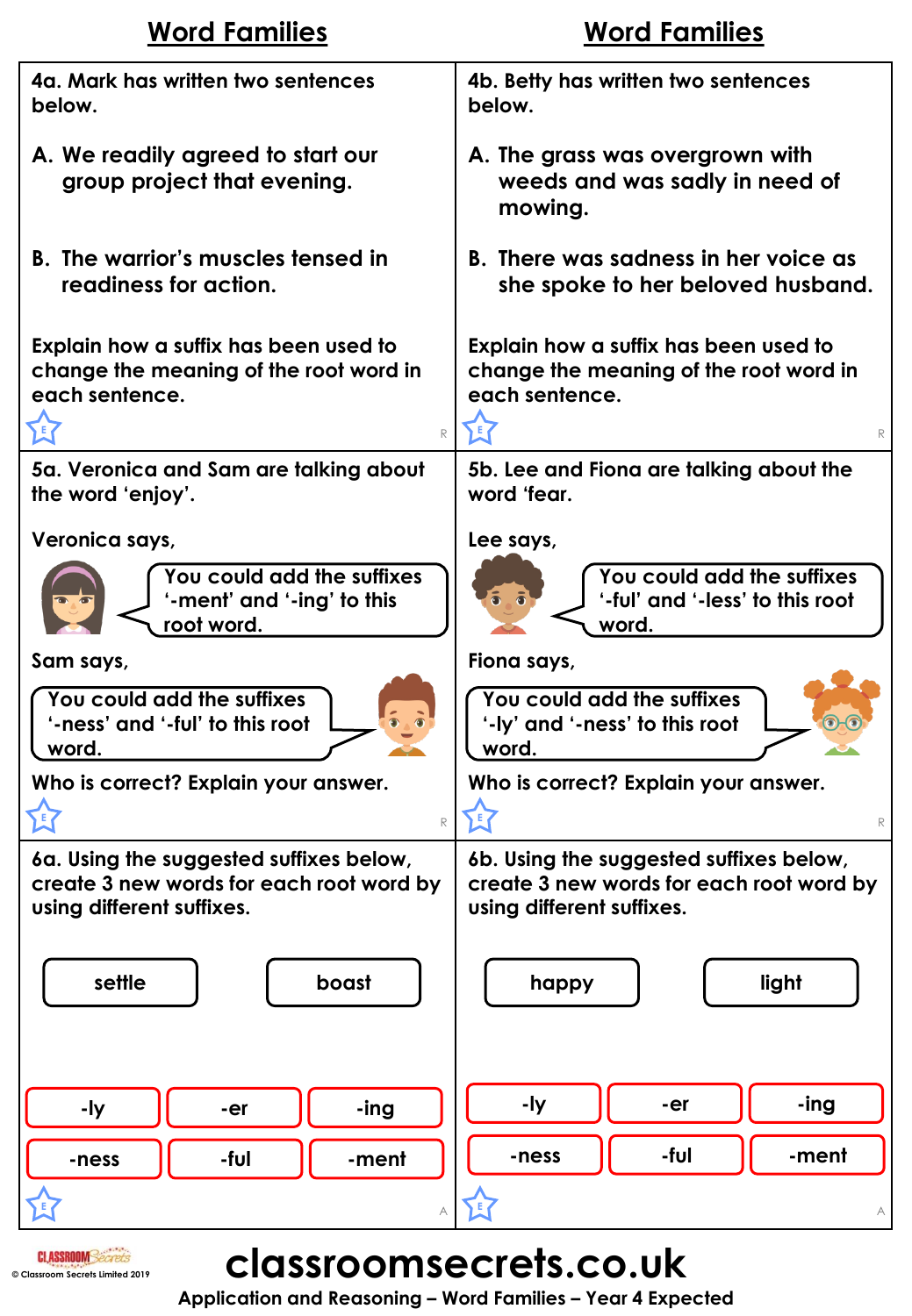| <b>Word Families</b>                                                                                                          | <b>Word Families</b>                                                                               |
|-------------------------------------------------------------------------------------------------------------------------------|----------------------------------------------------------------------------------------------------|
| 7a. Amina has written two sentences                                                                                           | 7b. Patrick has written two sentences                                                              |
| below.                                                                                                                        | below.                                                                                             |
| A. Replacing the fragile, worn<br>windows would be a mammoth<br>task for the builders, but they were<br>up for the challenge. | A. He was ready to give up when<br>suddenly he figured out the solution<br>to all of his problems. |
| B. They ordered a replacement piano                                                                                           | B. The job advertisement stated that                                                               |
| as the old one was no longer                                                                                                  | you must be a good problem solver                                                                  |
| functional.                                                                                                                   | and have a keen eye for detail.                                                                    |
| Explain how a suffix has been used to                                                                                         | Explain how a suffix has been used to                                                              |
| change the meaning of the root word in                                                                                        | change the meaning of the root word in                                                             |
| each sentence.                                                                                                                | each sentence.                                                                                     |
| R                                                                                                                             | R                                                                                                  |
| 8a. Paul and Lorna are talking about the                                                                                      | 8b. Chloe and Teddy are talking about                                                              |
| word 'connect'.                                                                                                               | the word 'assign'.                                                                                 |
| Paul says,                                                                                                                    | Chloe says,                                                                                        |
| You could add the prefix                                                                                                      | You could add the prefix                                                                           |
| 're-' and the suffix '-ed' to                                                                                                 | 're-' and the suffix '-ment'                                                                       |
| this root word.                                                                                                               | to this root word.                                                                                 |
| Lorna says,                                                                                                                   | Teddy says,                                                                                        |
| You could add the prefix                                                                                                      | You could add the prefix                                                                           |
| 'il-' and suffix '-ly' to this                                                                                                | 'inter-' and '-er' to this root                                                                    |
| root word.                                                                                                                    | word.                                                                                              |
| Who is correct? Explain your answer.                                                                                          | Who is correct? Explain your answer.                                                               |
| $\mathbb R$                                                                                                                   | $\mathbb R$                                                                                        |
| 9a. Using the suggested suffixes below,                                                                                       | 9b. Using the suggested suffixes below,                                                            |
| create 2 new words for each word by                                                                                           | create 2 new words for each word by                                                                |
| adding different suffixes.                                                                                                    | adding different suffixes.                                                                         |
| unattractive                                                                                                                  | untidy                                                                                             |
| disagree                                                                                                                      | active                                                                                             |
| -ier                                                                                                                          | -ful                                                                                               |
| -ing                                                                                                                          | -ly                                                                                                |
| -est                                                                                                                          | -er                                                                                                |
| -ment                                                                                                                         | -less                                                                                              |
| -ly                                                                                                                           | -ment                                                                                              |
| -ness                                                                                                                         | -ness                                                                                              |
|                                                                                                                               |                                                                                                    |

# **CLASSROOMSECTETS.CO.UK**

**Application and Reasoning – Word Families – Year 4 Greater Depth**